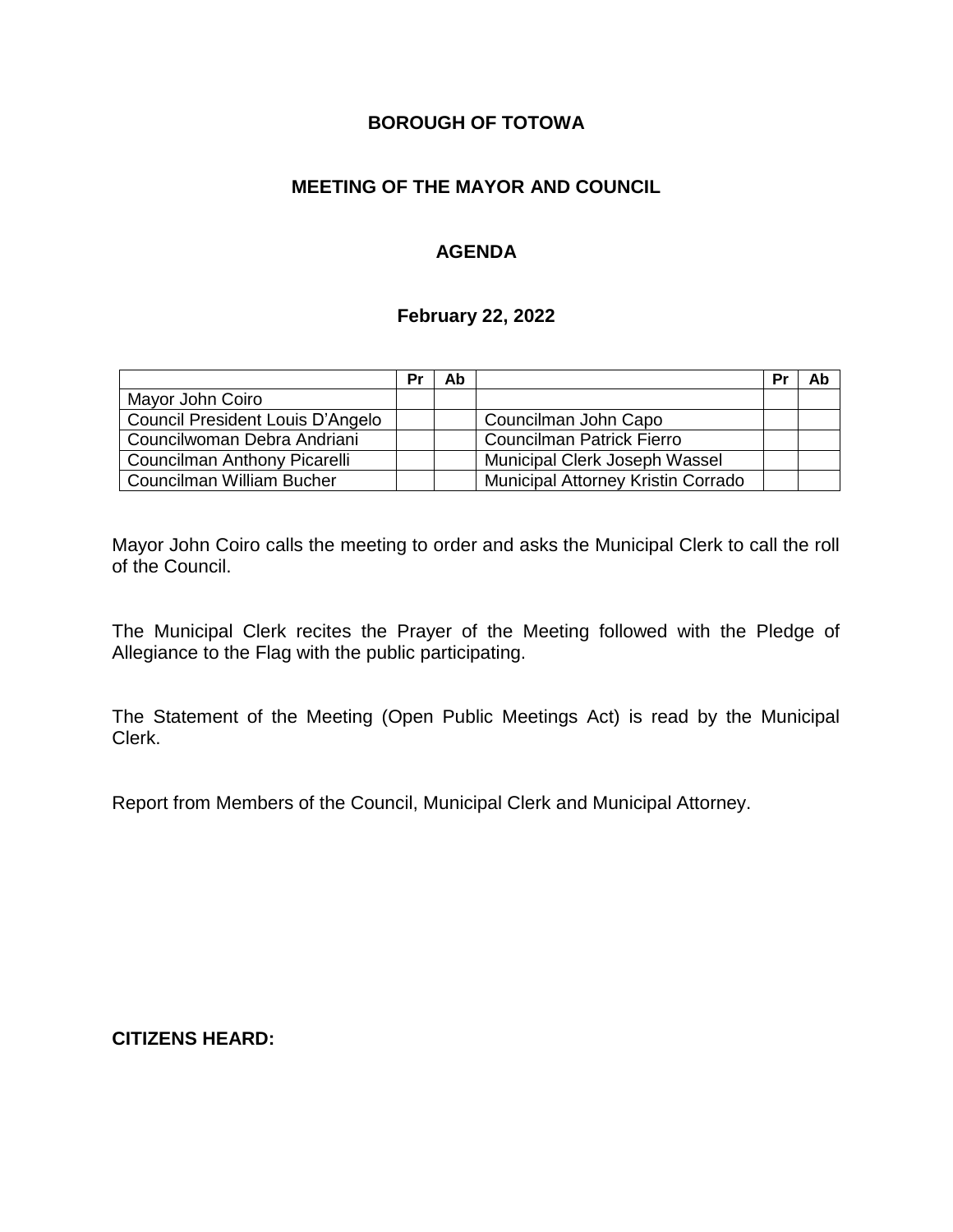Minutes of the Mayor and Council for the meeting of February 8, 2022.

# **COMMITTEE ON FINANCE: PICARELLI, D'ANGELO, CAPO.**

Resolution No. 2022-05 for the payment of bills.

Resolution authorizing the Treasurer to issue refunds to various property owners due to overpayment of 1<sup>st</sup> Quarter 2022 taxes.

Resolution to effectuate the redemption of Tax Sale Certificate Number 20-00004 for 199 Union Boulevard, Block 41, Lot 1.

Resolution Authorizing The Purchase And Delivery Of One New Postage Mailing Machine.

Authorize the Borough Attorney to prepare and the Borough Clerk to advertise for the RFP's for 2022 Professional Services for the Board of Health Attorney and the Affordable Housing Administrative Agent.

# **COMMITTEE ON PUBLIC SAFETY: D'ANGELO, CAPO, BUCHER.**

Firemen's application, the purchase of firemen's equipment and authorize a firemen's physical for Austin R. Romanelli and Christopher J. Paulison for Fire Rescue.

### **COMMITTEE ON PUBLIC WORKS: BUCHER, FIERRO, PICARELLI.**

Resolution Authorizing Professional Engineering Services For GIS Mapping Of Stormwater Outfalls.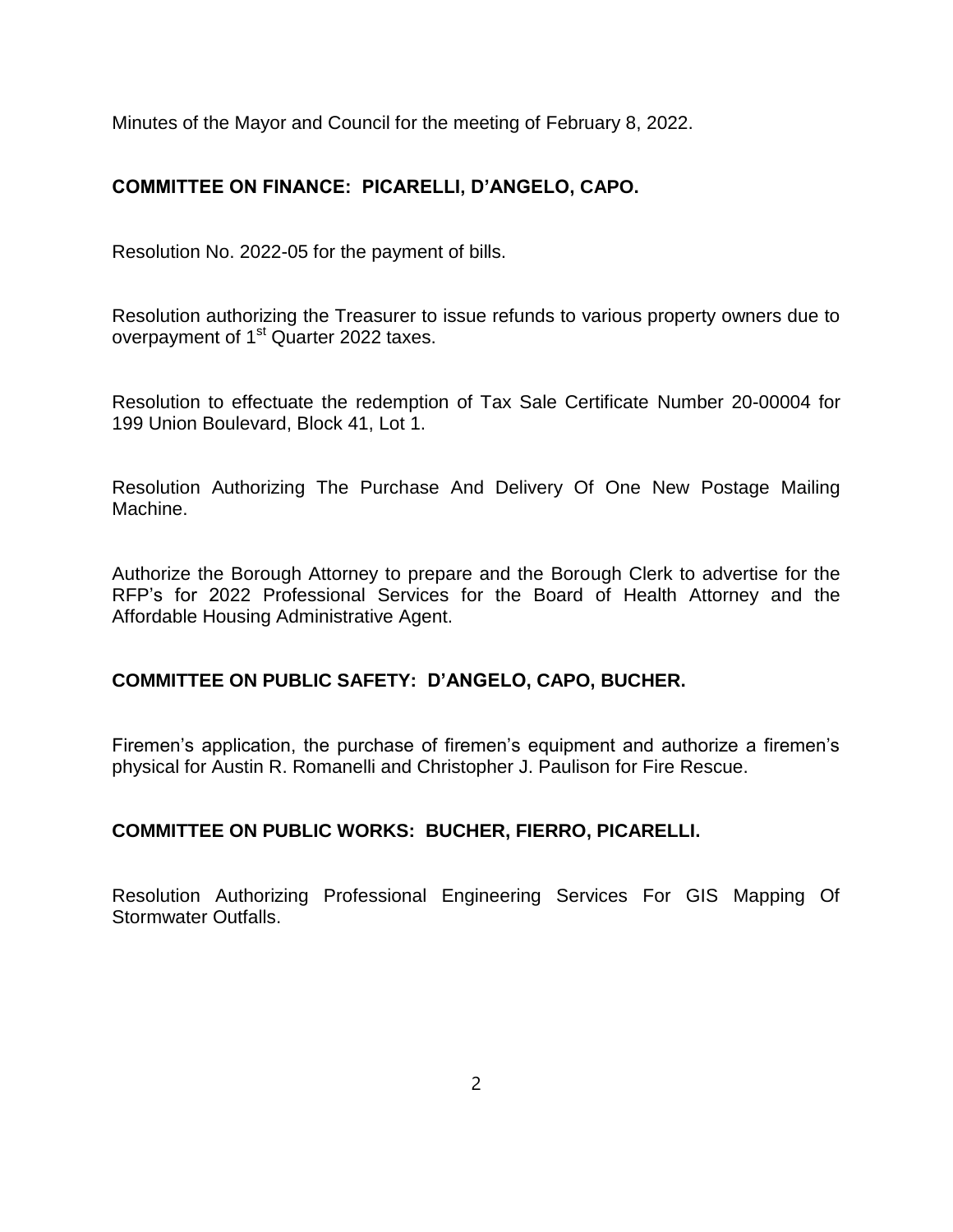### **COMMITTEE ON ENG. & PUB. PROPERTY: CAPO, ANDRIANI, D'ANGELO.**

Letter from Murph's Tavern inviting the Mayor and Council to attend their annual celebration in honor of St. Patrick's Day on Thursday, March 17, 2022 and requesting permission to have Rosengren Avenue closed from Totowa Road to Union Boulevard on Thursday, March 17, 2022 from 12:00 p.m. to 2:00 a.m.

Street Closing Authorized By The Mayor.

Resolution Authorizing The Removal And Replacement Of The Electrical Service At The Lackawanna Sewer Pump Station.

Letter from the Passaic Valley Sewerage Commission along with a check in the amount of \$14,656.13 for the Municipal Rebate Incentive Program.

### **COMMITTEE ON LIAISON & INSPECTION: ANDRIANI, BUCHER, FIERRO.**

Resolution Authorizing The Borough Of Totowa To Enter Into A Developer's Agreement With Manzo Doren Organization Of Totowa, LLC, A/K/A Manzo-Doren Organization Of Totowa, LLC.

#### **COMMITTEE ON LEG. & ORDINANCES: FIERRO, PICARELLI, ANDRIANI.**

Resolution Urging The Swift Passage Of S-330 Which Restores Energy Tax Receipts.

Application For Extension of Premises Permit from the State Of New Jersey Division Of Alcoholic Beverage Control for Anthony Murphy, Inc. on Friday, March 11, 2022, Saturday, March 12, 2022 and Sunday, March 13, 2022.

Application For Extension of Premises Permit from the State Of New Jersey Division Of Alcoholic Beverage Control for Anthony Murphy, Inc. on Thursday, March 17, 2022 and Friday, March 18, 2022.